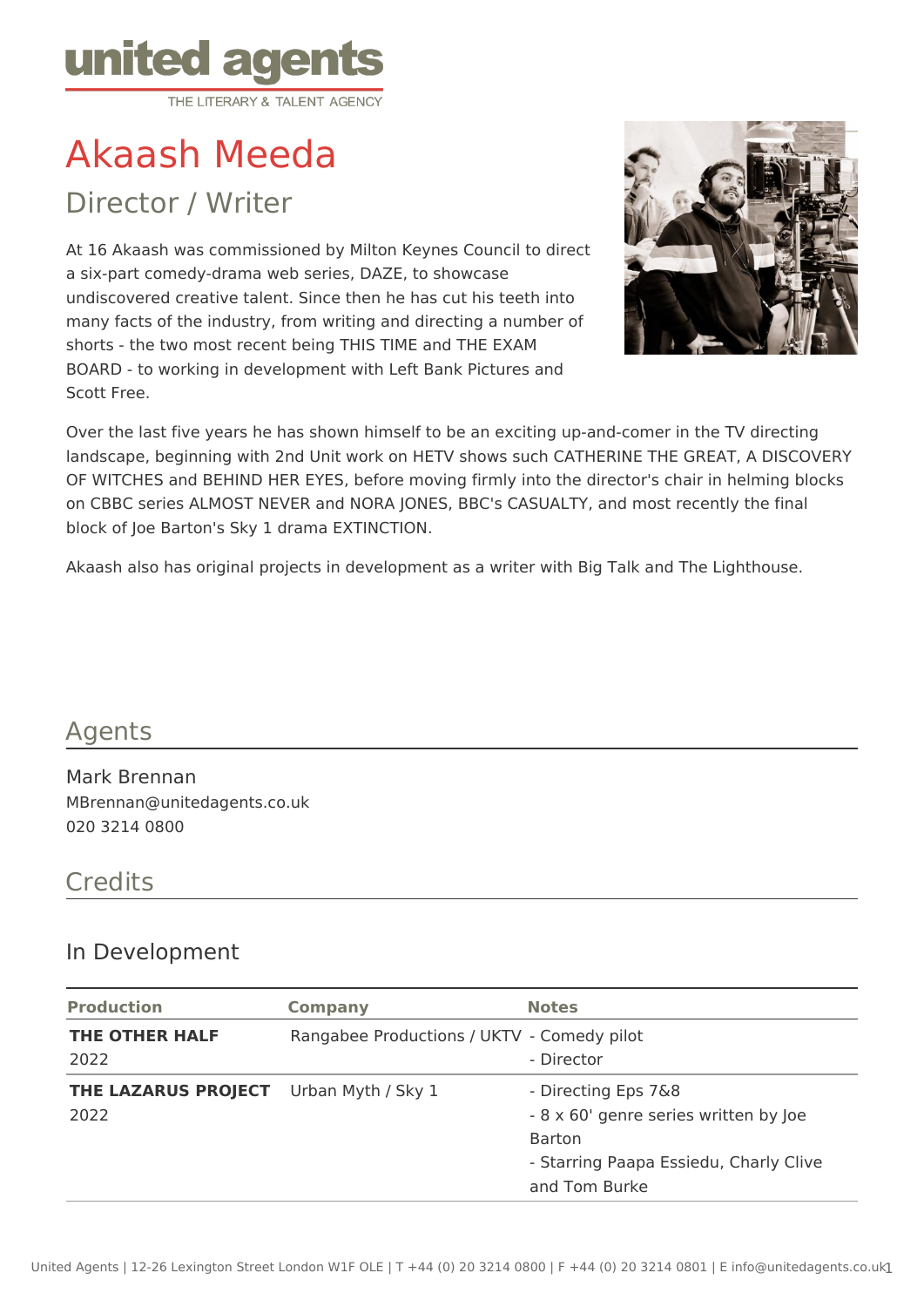| <b>Production</b> | Company  | <b>Notes</b>                        |
|-------------------|----------|-------------------------------------|
| <b>HOT SHOTS</b>  | Big Talk | - Original Comedy Series            |
| 2022              |          | - Created and co-writing with Hamza |
|                   |          | Mohsin                              |

# Television

| <b>Production</b>                                          | <b>Company</b>                                                                      | <b>Notes</b>                                                                             |
|------------------------------------------------------------|-------------------------------------------------------------------------------------|------------------------------------------------------------------------------------------|
| <b>CASUALTY</b><br>2021                                    | <b>BBC Studios / BBC</b>                                                            | - Director x 1 Ep                                                                        |
| <b>NOVA JONES</b><br>2020                                  | Jam Media / CBBC                                                                    | - Director 4 x 24' Eps                                                                   |
| <b>ALMOST NEVER</b><br>$2019 - 2020$                       | Saltbeef TV / CBBC                                                                  | - Director 5 x 30' Eps                                                                   |
| <b>BEHIND HER EYES</b><br>2020                             | Left Bank / Netflix                                                                 | - 2nd Unit Director, 6 x 60'<br>- Director: Erik Richter Strand                          |
| <b>CATHERINE THE GREAT</b><br>2019                         | New Pictures / Origin Pictures / - 2nd Unit Director, 4 x 60'<br>Sky Atlantic / HBO | - Director: Philip Martin                                                                |
| <b>A DISCOVERY OF</b><br><b>WITCHES (Series 1)</b><br>2019 | Bad Wolf / Sky 1                                                                    | - 2nd Unit Director<br>- Directors: Juan Carlos Medina,<br>Sarah Walker, Alice Troughton |
| <b>DAZE</b><br>2010                                        | MK Council / MAD Foundation                                                         | - Director<br>- Drama Web Series                                                         |
|                                                            |                                                                                     |                                                                                          |

# Film

| <b>Production</b>  | <b>Company</b> | <b>Notes</b>          |
|--------------------|----------------|-----------------------|
| <b>DREAM HORSE</b> | Raw / Film 4   | - 2nd Unit Director   |
| 2019               |                | - Director: Euros Lyn |

#### Theatre

| <b>Production</b>  | Company              | <b>Notes</b>        |
|--------------------|----------------------|---------------------|
| AS DEAD AS IT GETS | Young Vic & Bryncoed | - Director          |
| 2020               |                      | - Rehearsed Reading |

## Short Films

|--|